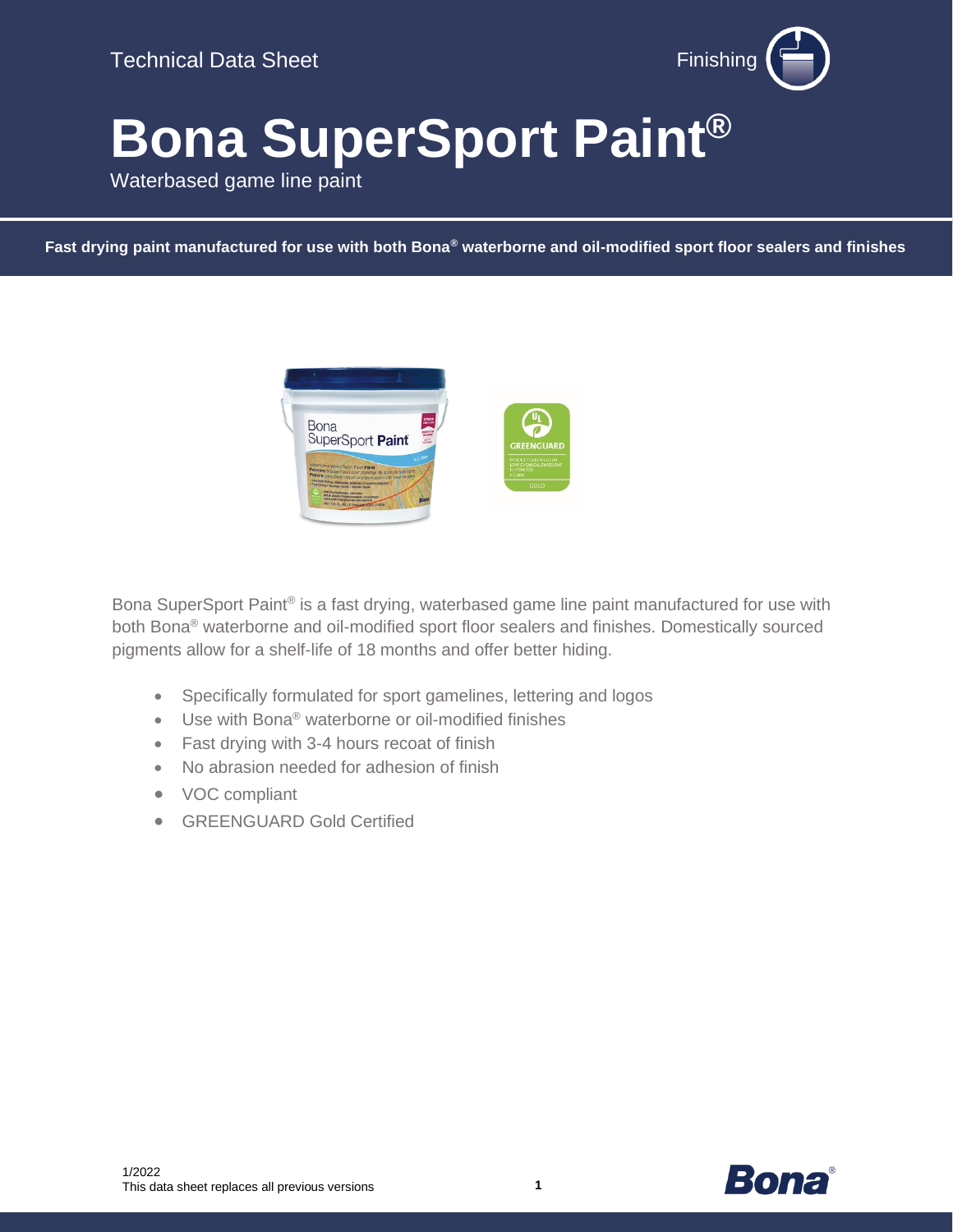

# **Bona SuperSport Paint®**

Waterbased game line paint

**Fast drying paint manufactured for use with both Bona® waterborne and oil-modified sport floor sealers and finishes**

#### **PHYSICAL CHARACTERISTICS**

**Ingredients** – Polymer, Water, Dipropylene glycol n butyl ether, Dipropylene glycol monoethyl ether, and Pigments

**Base Colors** – Yellow, Lt. Yellow, Gold, Orange, Red, Maroon, Black, White, League Blue, Dark Blue, N.C. Blue, Purple, Green, Lt. Green, Grey, Brown, Lt. Beige **Odor** – Non-offending low odor **Solids** – Colors: 32 - 46% **Density** – 8.8-10.2 lbs./gallon **US Regulatory VOC** – Does not exceed 150 g/L **Stability** – 18-month shelf life in unopened container **Packaging** – 1-gallon plastic pails

### **APPLICATION CHARACTERISTICS**

**Coverage** – 400-500 square feet per gallon **Leveling** – Excellent

**Drying Time** – 3-4 hours before coating with waterborne finish, 12-16 hours for oil-modified. A second coat of paint can be applied within 30-90 minutes

**Application Tools** – Bona NanoFlock Roller, ¼"-nap roller, brush

#### **RECOMMENDED USE**

Basketball courts, Multi-purpose gyms, stage, aerobic, dance and yoga floors, volleyball courts, racquetball, squash, and badminton courts.

**BEFORE USING, READ ALL DIRECTIONS AND SAFETY DATA SHEETS. KEEP OUT OF REACH OF CHILDREN.** 

**FOR TECHNICAL ADVICE:** Call Bona US at 800-872- 5515

#### **COMPATIBILITY**

Bona SuperSport Paint will adhere to most finishes and sealers after proper preparation and dry times. ALWAYS PREPARE A SAMPLE OR TEST AREA TO DETERMINE COMPATIBILITY. Bona SuperSport Paint is blendable to achieve any custom color desired. Blending rather than tinting, maintains brightness and application characteristics.

## **SANDING AND PREPARATION OF NEW FLOORS**

1. Sand and prepare floor using MFMA-accepted methods. 2. Make your final cut with 100 to 120-grit paper. Screen with 100 or 120-grit screen or use a Bona MultiDisc and 80-grit or 120-grit Bona Diamond abrasives. 3. Vacuum thoroughly. 4. Tack thoroughly with mineral spirits, a slightly damp Bona SuperCourt<sup>®</sup> Athletic Floor Microfiber Wet Cleaning Pad. 5. Apply sealer and finish system (see finish directions).

## **THE BONA SUPERSPORT PAINT SYSTEM**

See sealer instructions for proper sequence of sealer, gamelines and finish coats.

#### **RECOMMENDED APPLICATORS**

Bona NanoFlock Roller, ¼"-nap roller, brush

#### **NOTE**

Use separate, clean roller/brush for each color of paint.

#### **MIXING INSTRUCTIONS**

Remove lid and stir thoroughly before use.

## **GAMELINES APPLICATION**

See sealer instructions for proper sequence of sealer, gamelines and finish coats. Before applying gamelines, abrade the entire floor using 180 or 240-grit Bona Diamond abrasives mounted on 1-2 Bona Conditioning Pads. Vacuum and tack thoroughly. NOTE: If paint will not be applied within 24 hours, the floor must be reabraded to ensure proper adhesion. Tape gamelines according to industry standards. Apply evenly, using a Bona NanoFlock Roller, brush or 1/4"-nap roller. Apply Bona SuperSport Paint at a rate of 400-500 square feet